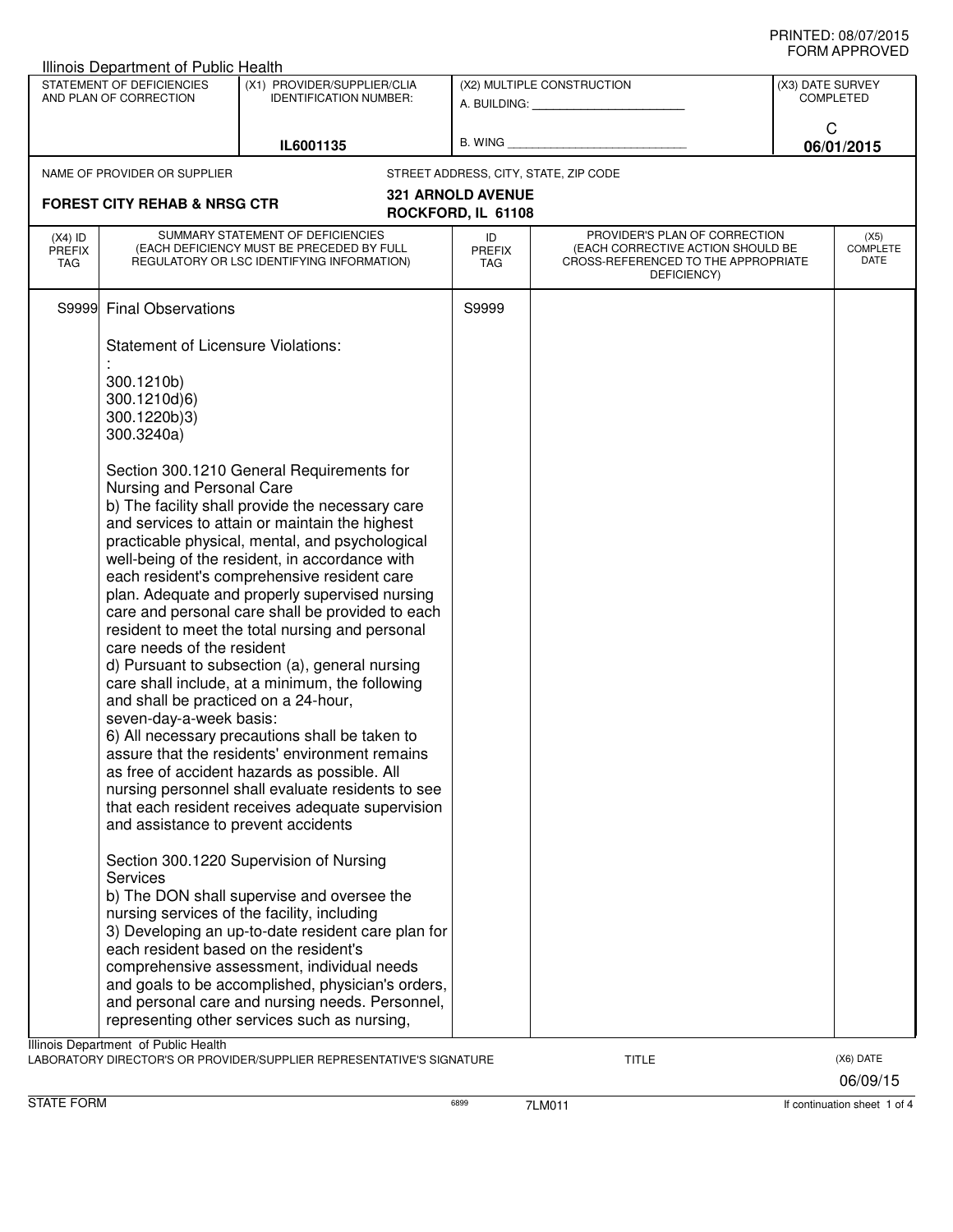| ᅴᄖᄞᇊᆝᆝᇅ៴ᄂ<br>Illinois Department of Public Health   |                                                                                                                                                  |                                                                                                                                                                                                                                                                                                                                                                                                                                                                                                                                                                                                                                                                                                                                                                                                                                                                                                                                                                                         |                                                         |                                                                                                                          |                               |                                 |
|-----------------------------------------------------|--------------------------------------------------------------------------------------------------------------------------------------------------|-----------------------------------------------------------------------------------------------------------------------------------------------------------------------------------------------------------------------------------------------------------------------------------------------------------------------------------------------------------------------------------------------------------------------------------------------------------------------------------------------------------------------------------------------------------------------------------------------------------------------------------------------------------------------------------------------------------------------------------------------------------------------------------------------------------------------------------------------------------------------------------------------------------------------------------------------------------------------------------------|---------------------------------------------------------|--------------------------------------------------------------------------------------------------------------------------|-------------------------------|---------------------------------|
| STATEMENT OF DEFICIENCIES<br>AND PLAN OF CORRECTION |                                                                                                                                                  | (X1) PROVIDER/SUPPLIER/CLIA<br><b>IDENTIFICATION NUMBER:</b>                                                                                                                                                                                                                                                                                                                                                                                                                                                                                                                                                                                                                                                                                                                                                                                                                                                                                                                            | (X2) MULTIPLE CONSTRUCTION<br>A. BUILDING: A. BUILDING: |                                                                                                                          | (X3) DATE SURVEY<br>COMPLETED |                                 |
|                                                     |                                                                                                                                                  | IL6001135                                                                                                                                                                                                                                                                                                                                                                                                                                                                                                                                                                                                                                                                                                                                                                                                                                                                                                                                                                               | B. WING                                                 |                                                                                                                          | C                             | 06/01/2015                      |
|                                                     | NAME OF PROVIDER OR SUPPLIER                                                                                                                     |                                                                                                                                                                                                                                                                                                                                                                                                                                                                                                                                                                                                                                                                                                                                                                                                                                                                                                                                                                                         |                                                         | STREET ADDRESS, CITY, STATE, ZIP CODE                                                                                    |                               |                                 |
|                                                     | <b>FOREST CITY REHAB &amp; NRSG CTR</b>                                                                                                          |                                                                                                                                                                                                                                                                                                                                                                                                                                                                                                                                                                                                                                                                                                                                                                                                                                                                                                                                                                                         | <b>321 ARNOLD AVENUE</b>                                |                                                                                                                          |                               |                                 |
|                                                     |                                                                                                                                                  |                                                                                                                                                                                                                                                                                                                                                                                                                                                                                                                                                                                                                                                                                                                                                                                                                                                                                                                                                                                         | ROCKFORD, IL 61108                                      |                                                                                                                          |                               |                                 |
| $(X4)$ ID<br><b>PREFIX</b><br>TAG                   | SUMMARY STATEMENT OF DEFICIENCIES<br>(EACH DEFICIENCY MUST BE PRECEDED BY FULL<br>REGULATORY OR LSC IDENTIFYING INFORMATION)                     |                                                                                                                                                                                                                                                                                                                                                                                                                                                                                                                                                                                                                                                                                                                                                                                                                                                                                                                                                                                         | ID<br><b>PREFIX</b><br>TAG                              | PROVIDER'S PLAN OF CORRECTION<br>(EACH CORRECTIVE ACTION SHOULD BE<br>CROSS-REFERENCED TO THE APPROPRIATE<br>DEFICIENCY) |                               | (X5)<br><b>COMPLETE</b><br>DATE |
| S9999                                               | Continued From page 1                                                                                                                            |                                                                                                                                                                                                                                                                                                                                                                                                                                                                                                                                                                                                                                                                                                                                                                                                                                                                                                                                                                                         | S9999                                                   |                                                                                                                          |                               |                                 |
|                                                     | Section 300.3240 Abuse and Neglect<br>resident. (Section 2-107 of the Act)                                                                       | activities, dietary, and such other modalities as<br>are ordered by the physician, shall be involved in<br>the preparation of the resident care plan. The<br>plan shall be in writing and shall be reviewed and<br>modified in keeping with the care needed as<br>indicated by the resident's condition. The plan<br>shall be reviewed at least every three months<br>a) An owner, licensee, administrator, employee or<br>agent of a facility shall not abuse or neglect a                                                                                                                                                                                                                                                                                                                                                                                                                                                                                                             |                                                         |                                                                                                                          |                               |                                 |
|                                                     | repair.<br>The findings include:<br>Dementia with Delusion and Paranoid<br>Schizophrenia.<br>ambulation.<br>Illinois Department of Public Health | These requirements are not met as evidenced by:<br>Based on observation, interview and record<br>review, the facility failed to supervise a resident at<br>risk for fall during a shower. This failure<br>contributed to R1 falling and sustaining a left hip<br>fracture on May 27, 2015 that required surgical<br>This applies to 1 of 2 residents (R1) reviewed for<br>safety and supervision in the sample of 3.<br>R1 's Physician Order Sheet-POS dated May<br>2015 shows R1 has diagnoses include Senile<br>R1 's Minimum Data Set-MDS dated April 6,<br>2015 shows that R1 is severely cognitively<br>impaired. The same MDS shows R1 needs<br>limited assist of 1 staff for transfers and<br>R1 's incident report dated May 27, 2015<br>documents R1 was getting a shower. R1 was<br>sitting on a shower chair when she stood up,<br>crossed her feet, turned around and fell.<br>On June 1, 2015 at 11:00 AM, E5 (CNA-Certified<br>Nurse Aid) said, she gave R1 a shower. E5 |                                                         |                                                                                                                          |                               |                                 |

STATE FORM **EXAMPLE 19 ACCOUNT CONTROLLER CONTROLLER CONTROLLER CONTROLLER STATE FORM** If continuation sheet 2 of 4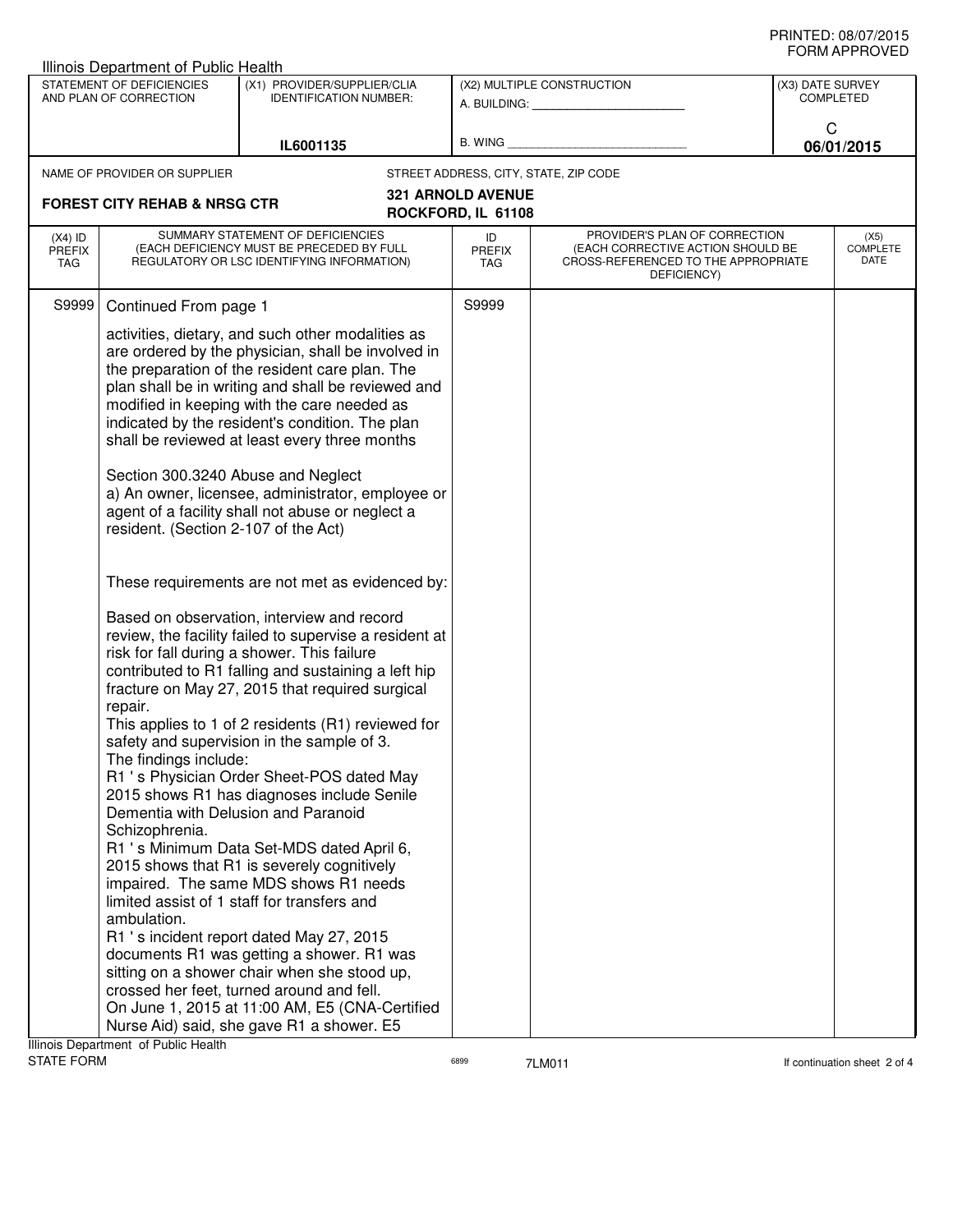| שם ערו וחשווט<br>Illinois Department of Public Health |                                                                                                                                                                                                                                                                                                                                                                                                                                                                                                                                                                                                                                                                                                                                                                                                                                                                                                                                                                                                                                                                                                                                                                                                                                                                                                                                                                                                                                                                                                                                                                                                                                                                                                                                                                                                                                                                                                                                                                                                                                                                                                                                                                                       |                                                              |                                                         |                                                                                                                          |                               |                          |
|-------------------------------------------------------|---------------------------------------------------------------------------------------------------------------------------------------------------------------------------------------------------------------------------------------------------------------------------------------------------------------------------------------------------------------------------------------------------------------------------------------------------------------------------------------------------------------------------------------------------------------------------------------------------------------------------------------------------------------------------------------------------------------------------------------------------------------------------------------------------------------------------------------------------------------------------------------------------------------------------------------------------------------------------------------------------------------------------------------------------------------------------------------------------------------------------------------------------------------------------------------------------------------------------------------------------------------------------------------------------------------------------------------------------------------------------------------------------------------------------------------------------------------------------------------------------------------------------------------------------------------------------------------------------------------------------------------------------------------------------------------------------------------------------------------------------------------------------------------------------------------------------------------------------------------------------------------------------------------------------------------------------------------------------------------------------------------------------------------------------------------------------------------------------------------------------------------------------------------------------------------|--------------------------------------------------------------|---------------------------------------------------------|--------------------------------------------------------------------------------------------------------------------------|-------------------------------|--------------------------|
| STATEMENT OF DEFICIENCIES<br>AND PLAN OF CORRECTION   |                                                                                                                                                                                                                                                                                                                                                                                                                                                                                                                                                                                                                                                                                                                                                                                                                                                                                                                                                                                                                                                                                                                                                                                                                                                                                                                                                                                                                                                                                                                                                                                                                                                                                                                                                                                                                                                                                                                                                                                                                                                                                                                                                                                       | (X1) PROVIDER/SUPPLIER/CLIA<br><b>IDENTIFICATION NUMBER:</b> | (X2) MULTIPLE CONSTRUCTION<br>A. BUILDING: A. BUILDING: |                                                                                                                          | (X3) DATE SURVEY<br>COMPLETED |                          |
|                                                       |                                                                                                                                                                                                                                                                                                                                                                                                                                                                                                                                                                                                                                                                                                                                                                                                                                                                                                                                                                                                                                                                                                                                                                                                                                                                                                                                                                                                                                                                                                                                                                                                                                                                                                                                                                                                                                                                                                                                                                                                                                                                                                                                                                                       | IL6001135                                                    | B. WING                                                 |                                                                                                                          | C                             | 06/01/2015               |
|                                                       |                                                                                                                                                                                                                                                                                                                                                                                                                                                                                                                                                                                                                                                                                                                                                                                                                                                                                                                                                                                                                                                                                                                                                                                                                                                                                                                                                                                                                                                                                                                                                                                                                                                                                                                                                                                                                                                                                                                                                                                                                                                                                                                                                                                       |                                                              |                                                         | STREET ADDRESS, CITY, STATE, ZIP CODE                                                                                    |                               |                          |
|                                                       |                                                                                                                                                                                                                                                                                                                                                                                                                                                                                                                                                                                                                                                                                                                                                                                                                                                                                                                                                                                                                                                                                                                                                                                                                                                                                                                                                                                                                                                                                                                                                                                                                                                                                                                                                                                                                                                                                                                                                                                                                                                                                                                                                                                       |                                                              | <b>321 ARNOLD AVENUE</b>                                |                                                                                                                          |                               |                          |
|                                                       |                                                                                                                                                                                                                                                                                                                                                                                                                                                                                                                                                                                                                                                                                                                                                                                                                                                                                                                                                                                                                                                                                                                                                                                                                                                                                                                                                                                                                                                                                                                                                                                                                                                                                                                                                                                                                                                                                                                                                                                                                                                                                                                                                                                       |                                                              | ROCKFORD, IL 61108                                      |                                                                                                                          |                               |                          |
| $(X4)$ ID<br><b>PREFIX</b><br>TAG                     |                                                                                                                                                                                                                                                                                                                                                                                                                                                                                                                                                                                                                                                                                                                                                                                                                                                                                                                                                                                                                                                                                                                                                                                                                                                                                                                                                                                                                                                                                                                                                                                                                                                                                                                                                                                                                                                                                                                                                                                                                                                                                                                                                                                       |                                                              | ID<br><b>PREFIX</b><br>TAG                              | PROVIDER'S PLAN OF CORRECTION<br>(EACH CORRECTIVE ACTION SHOULD BE<br>CROSS-REFERENCED TO THE APPROPRIATE<br>DEFICIENCY) |                               | (X5)<br>COMPLETE<br>DATE |
| S9999                                                 |                                                                                                                                                                                                                                                                                                                                                                                                                                                                                                                                                                                                                                                                                                                                                                                                                                                                                                                                                                                                                                                                                                                                                                                                                                                                                                                                                                                                                                                                                                                                                                                                                                                                                                                                                                                                                                                                                                                                                                                                                                                                                                                                                                                       |                                                              | S9999                                                   |                                                                                                                          |                               |                          |
| Illinois Department of Public Health                  | NAME OF PROVIDER OR SUPPLIER<br><b>FOREST CITY REHAB &amp; NRSG CTR</b><br>SUMMARY STATEMENT OF DEFICIENCIES<br>(EACH DEFICIENCY MUST BE PRECEDED BY FULL<br>REGULATORY OR LSC IDENTIFYING INFORMATION)<br>Continued From page 2<br>(CNA) said she turned her back and walked<br>towards her supply to get a towel to dry R1. When<br>she turned around, R1 was already on the floor.<br>E5 said it happened so fast.<br>At 11:30 AM, E1 (Administrator) and E5 (CNA)<br>were asked to accompany surveyor to the 2nd<br>floor shower room where R1 fell. The shower stall<br>is enclosed with a shower curtain. E5 showed the<br>location of her supply bench that contained her<br>towels. The bench was outside of the shower<br>stall, behind the curtain, approximately 5 feet<br>from where R1 was seated.<br>On 2:25 PM E6 (LPN- License Practical Nurse)<br>said R1 was being given a shower by E5 (CNA).<br>E5 walked away to get her a towel. R1 got up,<br>R1 has an unsteady and shuffling gait. R1 slipped<br>and fell on the wet floor in the shower. E6 (LPN)<br>said R1 was complaining of pain in her Left leg so<br>she got an order to send R1 to the hospital.<br>E2 (Director of Nursing) stated R1 had a previous<br>fall on May 22, 2015. R1 Slipped and fell on a wet<br>floor sign. E2 said R1 is impulsive and will not<br>follow direction from staff.<br>The Incident Report dated May 22, 2015 shows<br>R1 slipped and fell over the cone that was on the<br>floor for wet floor notification.<br>R1 's care plan initiated on October 2014 shows<br>R1 has potential for injury related to falls. R1 is<br>unaware of safety measures, angers easily and<br>displays impulsive behavior. R1 requires frequent<br>cues and reminders from staff for safety<br>awareness and judgment due to her dementia<br>and memory impairment.<br>R1's Fall risk assessment dated January 2015<br>shows R1 is a high risk for falls. The same<br>document shows that R1 has a lurching, swaying,<br>and slapping gait.<br>The Hospital record dated May 27, 2015 shows<br>R1 's X-ray of the left leg revealed a left<br>intertrochanteric hip fracture. R1 underwent |                                                              |                                                         |                                                                                                                          |                               |                          |